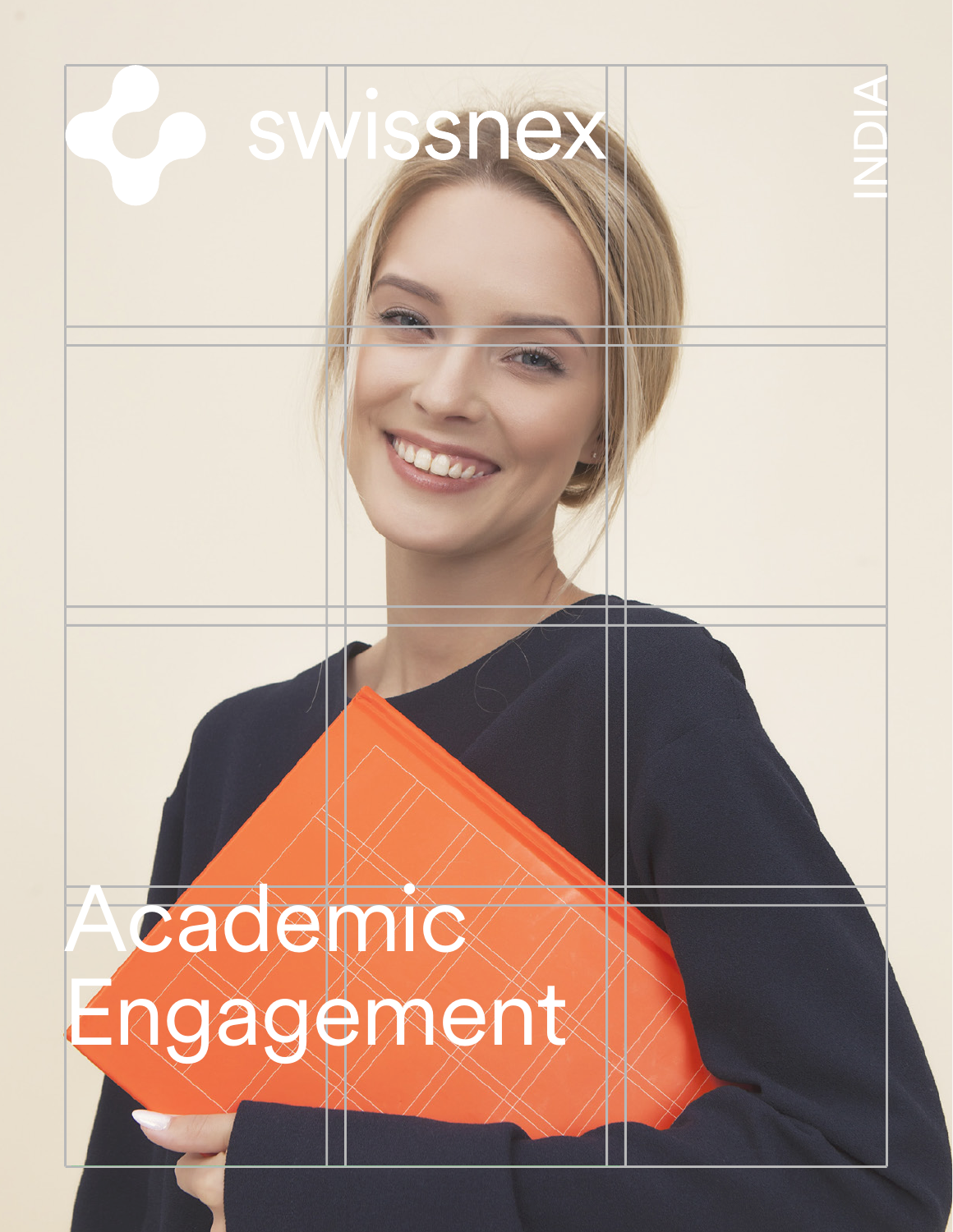| Introduction                         |   |
|--------------------------------------|---|
| <b>Swiss Education Landscape</b>     | 2 |
| <b>Grants &amp; Scholarships</b>     | 3 |
| - PhDs & Post-docs                   | 3 |
| - Master's                           | 4 |
| <b>Continuing Education Programs</b> | 6 |

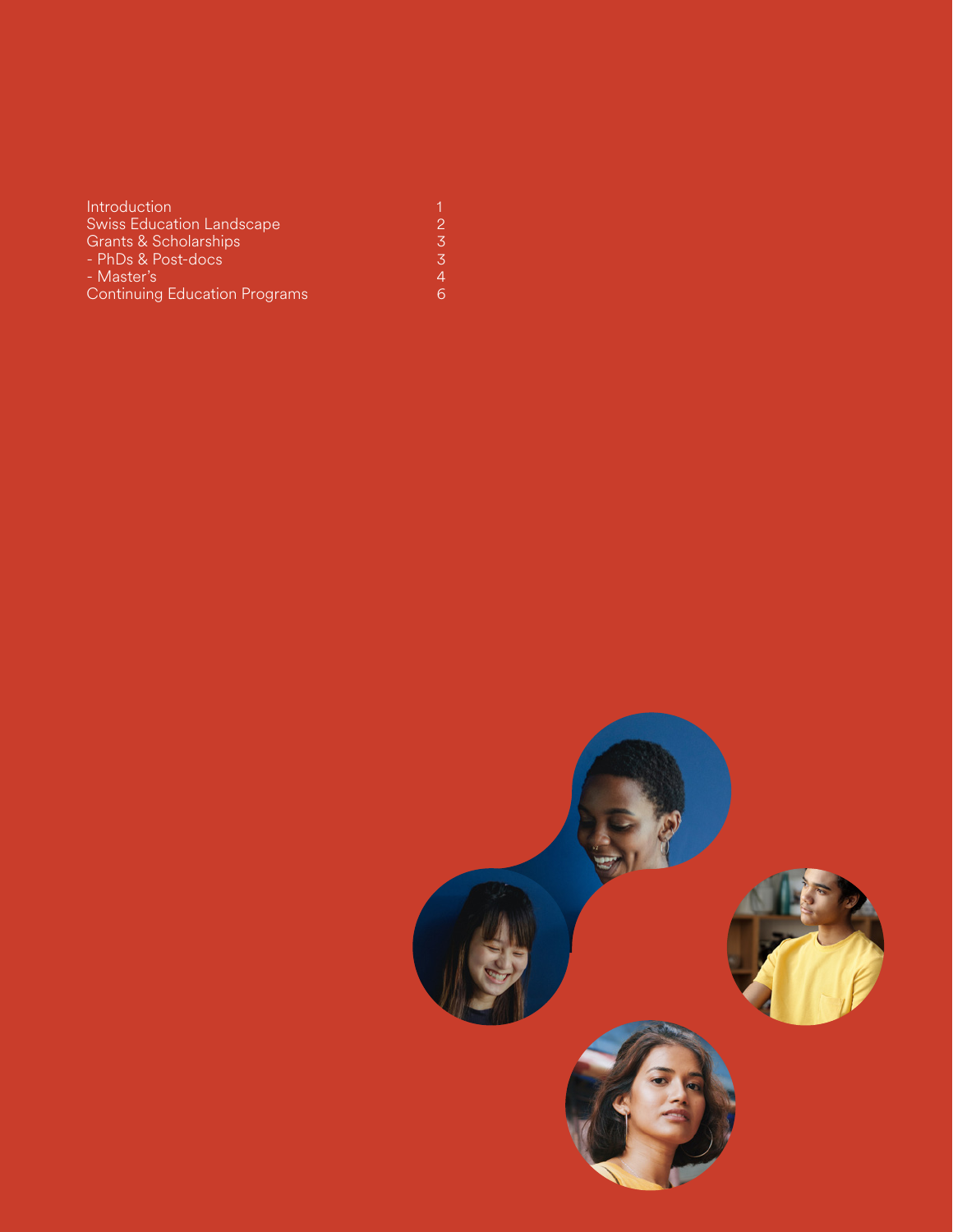## **Introduction** <sup>1</sup>

Albert Einstein is known to have developed the formula  $E = MC2$  while living in Switzerland. Was he inspired by the chocolates, you wonder? Possibly.

Or it could be the result of the excellent scientific and research temperament cultivated and nurtured in Switzerland through its premiere academic institutions.

If you are an Indian student or researcher looking to pursue your education abroad, look no further.

Find your academic future here.

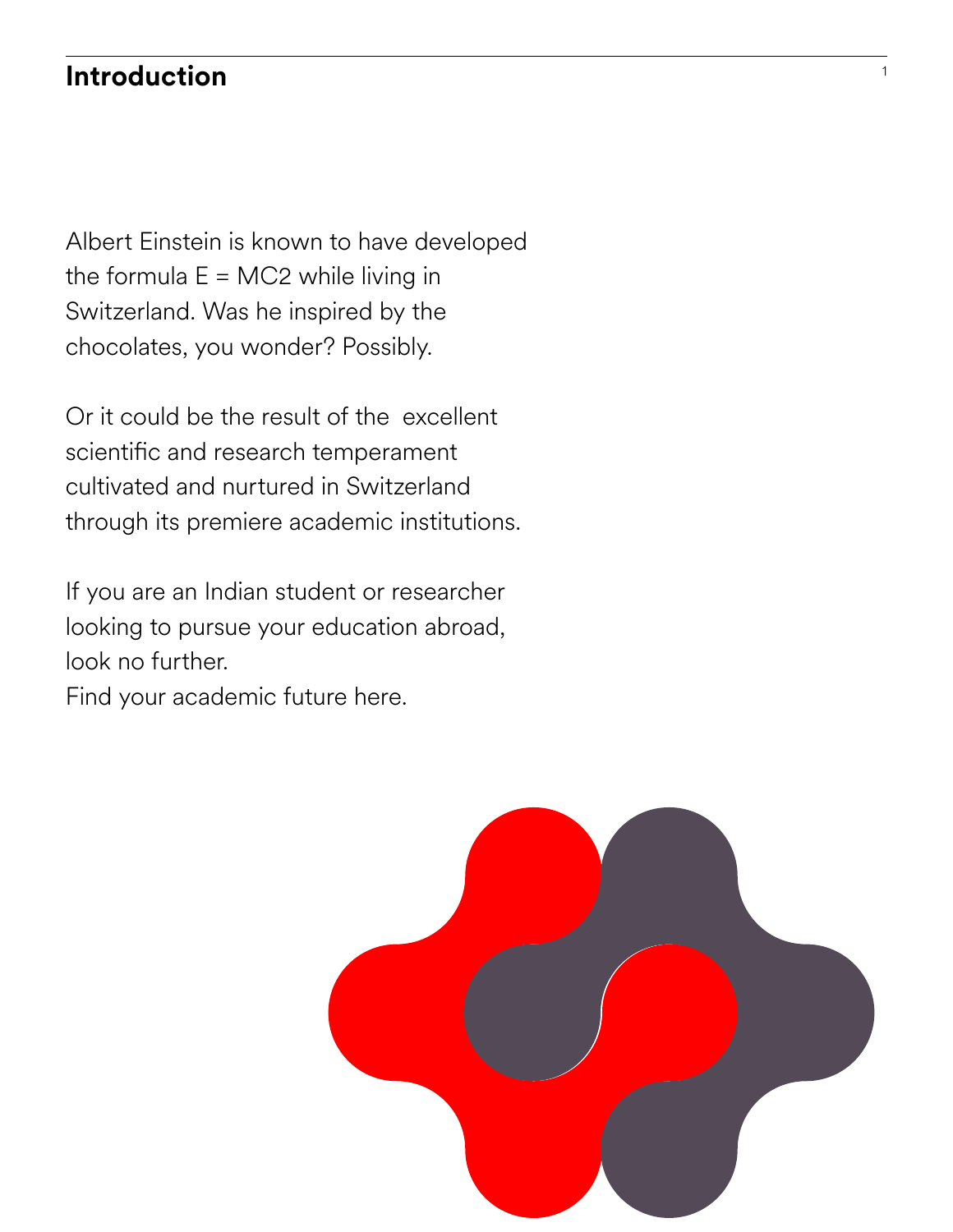## <sup>2</sup> **1. Swiss Education Landscape**

The Swiss higher education system includes 12 doctoral / research universities (including 2 federal institutes), seven universities of applied sciences and arts and 17 universities of teacher education. The federal institutes – ETH Zurich and EPFL – are both placed among the world's top 20 universities. Know more -

Universities

**[Study in Switzerland](https://www.studyinswitzerland.plus/)** [University Rankings](https://www.universityrankings.ch) **[Accredited Swiss Higher Education Institutions](https://www.swissuniversities.ch/en/topics/studying/recognised-or-accredited-swiss-higher-education-institutions)** 

Research

[Swiss National Science Foundation](http://www.snf.ch/en/Pages/default.aspx) [National Centers of Competence in Research \(NCCR\)](http://www.snf.ch/en/researchinFocus/nccr/Pages/default.aspx) [myScience Portal – The Swiss Research institutions](https://www.myscience.ch/en/directory/research_institutions)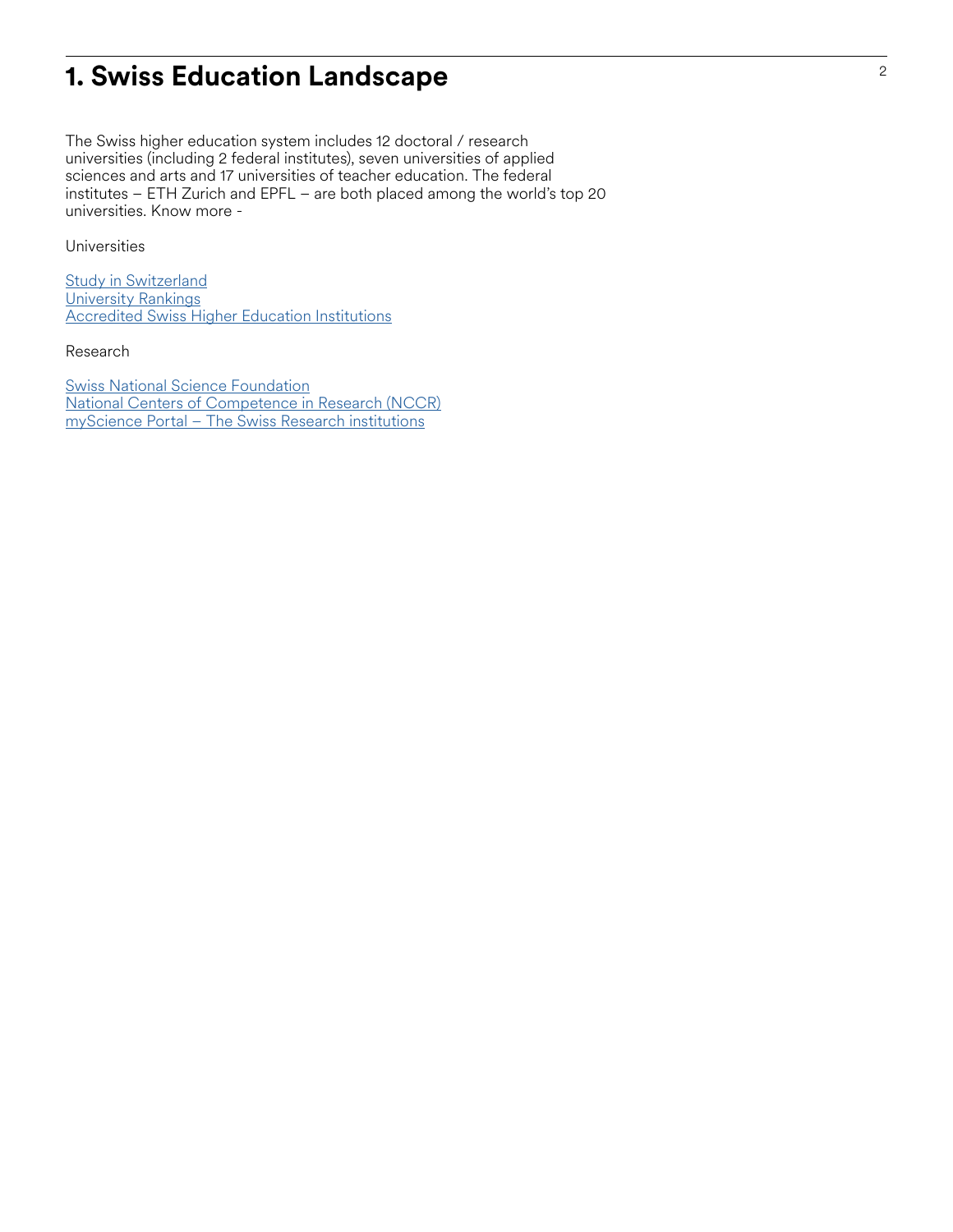### <sup>3</sup> **2. Grants & Scholarships**

Switzerland offers a number of programmes, fellowships and scholarships for international researchers and students.

2.1 PhD and Post-docs

[ETH Zurich Post-doctoral Fellowship Programme](https://ethz.ch/en/research/research-promotion/eth-fellowships.html) Submission deadline: 1 September and 1 March every year

The program is intended to foster high-potential, young researchers who have already demonstrated excellence in terms of internationally competitive achievements in the early stages of their professional careers.

[Swiss National Science Foundation Ambizione Grants](http://www.snf.ch/en/funding/careers/ambizione/Pages/default.aspx)

Submission deadline: 1 November every year

Ambizione grants are aimed at young researchers (who hold a doctorate degree not more than four years old) who wish to conduct, manage and lead an independent project at a Swiss higher education institution. The grants comprise the salary and project funds for a maximum of three years.

[Prima Grants](http://www.snf.ch/en/funding/careers/prima/Pages/default.aspx) Submission deadline: 1 November every year

PRIMA grants are aimed at excellent female researchers from Switzerland and abroad who aspire to a professorship in Switzerland. PRIMA grantees lead their own research project at a Swiss higher education institution and the grant comprises the grantee's salary and project funds for a duration of up to 5 years.

[SNSF Eccellenza Professorial Fellowships](http://www.snf.ch/en/funding/careers/eccellenza/Pages/default.aspx) Submission deadline: 1 February every year

The fellowships are aimed at researchers who have a doctorate or equivalent qualification pursuing an academic career. The grant covers the PI's salary as well as project funds for a five-year period

[Swiss Government Excellence Scholarships](https://www.sbfi.admin.ch/sbfi/en/home/education/scholarships-and-grants/swiss-government-excellence-scholarships.html) Submission deadline: mid- November every year

Scholarships are available for the ten Swiss universities, two Federal Institutes of Technology as well as eight other public teaching and research universities. India is a priority country for the attribution of these scholarships. The categories of Scholarships available are PhD, Postdoctoral and Research Scholarships. Indian applicants can write to ndh.scholarship@eda.admin.ch to receive the application package.

[University of Geneva International PhD program in Life Sciences](https://lifesciencesphd.unige.ch) Submission deadline: 15 May and 15 November every year

The Faculty of Sciences of the University of Geneva offers an outstanding research environment for studies in the Biomedical and Life Sciences. Over thirty research groups participate in the program offering a wide variety of research themes. All students entering the program are remunerated according to the standards of the University of Geneva.

Biozentrum Basel International PhD Program "Fellowships for Excellence" Submission deadline: Mid-December

Together with the Werner Siemens-Foundation (WSF) the Biozentrum offers the International PhD Program "Fellowships for Excellence" and selects ten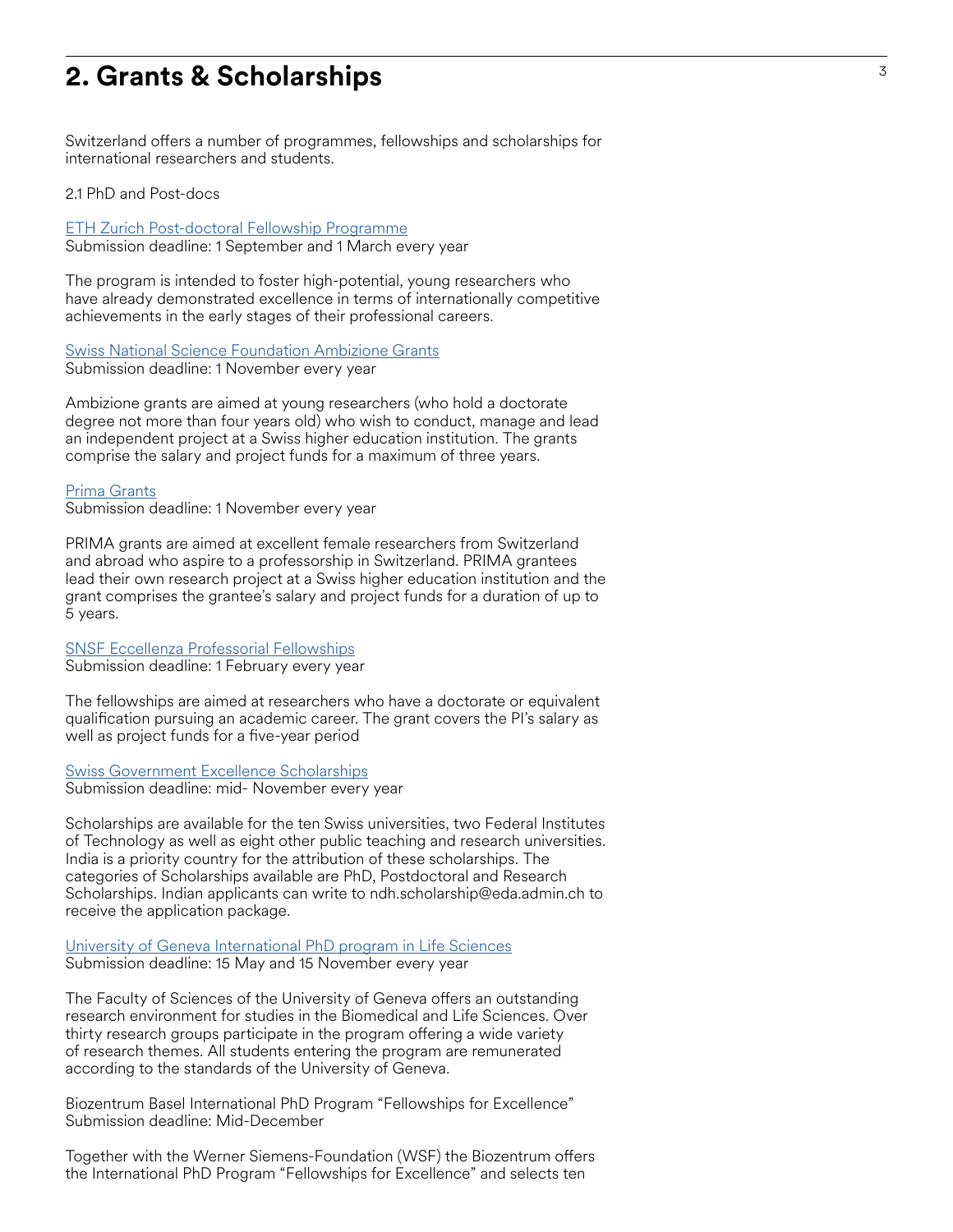## <sup>4</sup> **2. Grants & Scholarships**

ambitious and talented young scientists from around the world each year. The WSF fellowships provide direct access to the Biozentrum PhD program and offer the fellows a unique rotation-based selection of a research group of their own choice and a number of other incentives.

[UBS Center Scholarship for Zurich Graduate School of Economics, University](https://www.ubscenter.uzh.ch/en/scholarships.html)  [of Zurich](https://www.ubscenter.uzh.ch/en/scholarships.html) Submission deadline: 15 January every year

Admission to the Zurich Graduate School of Economics is a pre-condition for being considered for a UBS Center Scholarship. While preference may be given to students whose research plans include areas of interest of the UBS International Center of Economics in Society, applications from all areas are welcomed. The UBS Center Scholarships are full scholarships, covering living expenses and all fees.

[International Post-doctoral Fellowships, University of St. Gallen](https://www.unisg.ch/en/forschung/grantsoffice/foerderung/hochschulinterne-foerderung/gffpostdocfoerderung#:~:text=The%20%22International%20Postdoctoral%20Fellowships%22%20(,postdoctoral%20research%20and%20habilitation%2C%20respectively) Submission deadline: 15 January, 1 March, 1 September and 2 November

University of St. Gallen offers "International Postdoctoral Fellowships" (IPF) in Management, Economics, Law, Social Sciences and International Affairs for young researchers regardless of their nationality. Duration of the fellowship is max 36 months.

[Friedrich Miescher Institute \(FMI\) International PhD Program](https://www.fmi.ch/education-careers/programs/#phd-program) Submission deadline: May and November every year

The FMI International PhD Program provides advanced, interdisciplinary training in epigenetics, neurobiology and mechanisms of cancer. PhD students admitted to the program receive theoretical and practical training, and conduct a research project under the supervision of an FMI group leader, monitored by a Thesis Committee of university professors and experts chosen by the student.

Scholarship: short stay for young researchers at Post-Doctoral level at [University of Fribourg](http://www.fao.fudan.edu.cn/_upload/article/files/74/3b/408d49494defa92982a09cfbc93a/a1e796a8-d5aa-4b88-bed9-ead94734dc86.pdf)

Scholarships granted by the Rectorat to young foreign researchers (living abroad) who would like to undertake a research stay at Post-doctoral Level at the University of Fribourg. Scholarship includes living allowance with possible contribution to travel expenses

Submission deadline: 31 July, for a stay beginning on the following 1 February at the earliest. 28 February for a stay beginning on the following 1 September at the earliest.

#### [Marie Sklodowska-Curie Actions \(MSCA\)](https://www.euresearch.ch/en/european-programmes/horizon-2020/excellent-science/marie-sklodowska-curie-actions/)

MSCA is open to all domains of research and innovation, from basic research to market take-up and innovation services. Mobility is a key requirement for the different actions under MSCA. There are calls for proposals open to individual researchers and innovation staff, as well as to universities, research institutions, businesses (SMEs and large industry) and other socio-economic players from all countries.

#### 2.2 Master's

[Mobility Grants- ZHAW- Leading House South Asia and Iran](https://www.zhaw.ch/en/research/leading-house-south-asia-and-iran/) 

Mobility grants enable the young generation of scientists (i.e. those with a Master's degree but no PhD yet and with not more than 6 years of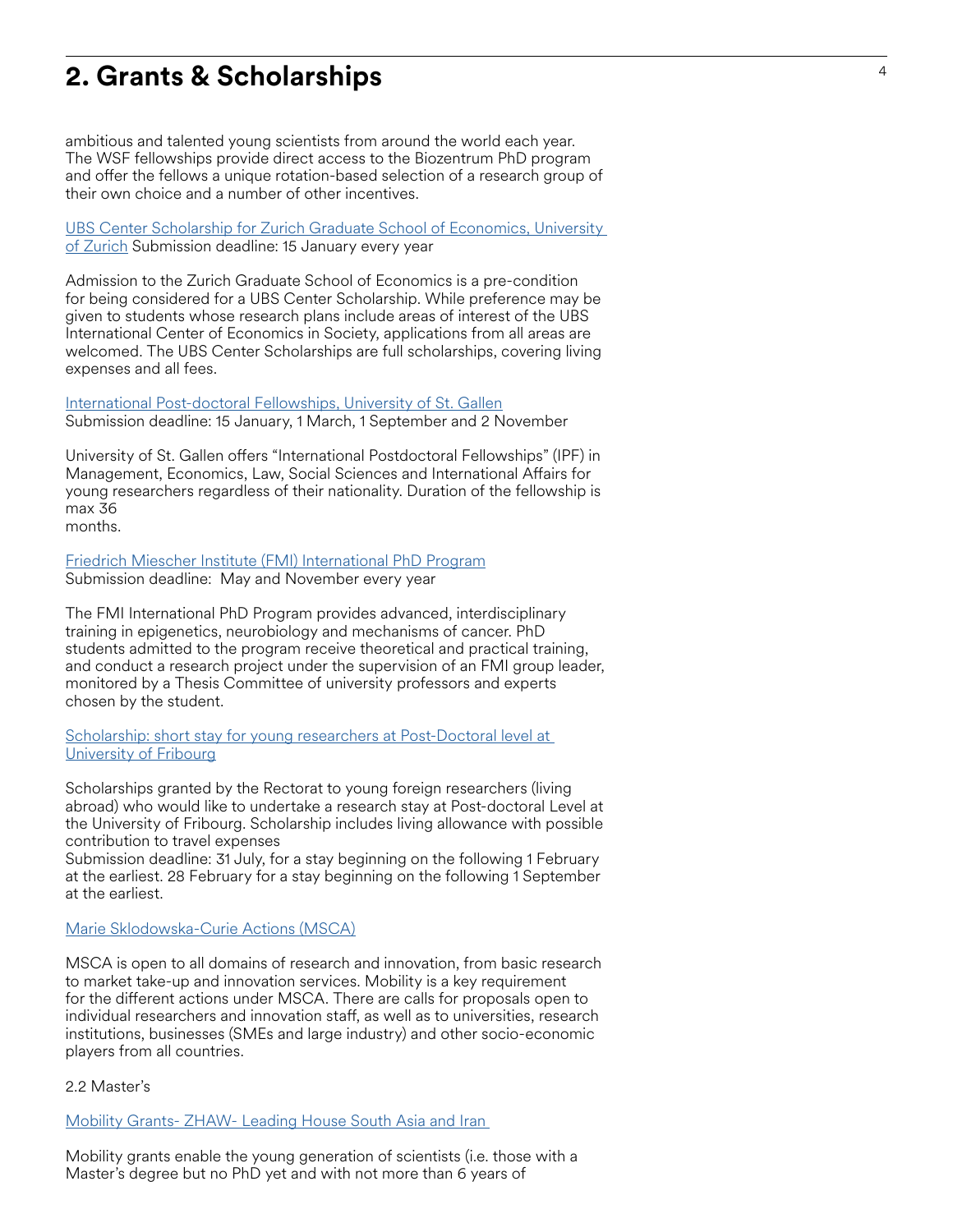## <sup>5</sup> **2. Grants & Scholarships**

professional research experience) to integrate in international collaboration. They are aimed at attracting young talent to Switzerland, and they encourage Swiss researchers to enhance their careers by spending time in an academic environment abroad.

[ETH Zurich Excellence Scholarship & Opportunity Programme / Master](https://ethz.ch/students/en/studies/financial/scholarships/excellencescholarship.html)  [Scholarship Programme](https://ethz.ch/students/en/studies/financial/scholarships/excellencescholarship.html)

ETH Zurich supports excellent master students with two scholarship programmes: The Excellence Scholarship & Opportunity Programme (ESOP) supports students with a scholarship, mentorship and a network of the ETH Foundation. The scholarship covers the full study and living costs during the Master's degree course.The Master Scholarship Programme (MSP) contains a partial stipend as well as additional offers by the Department (assistantship or additional scholarship).

#### [EPFL Excellence Fellowships](https://www.epfl.ch/education/studies/en/financing-study/grants/excellence-fellowships/)

EPFL offers a limited number of fellowships at the Master's level to students with outstanding academic records. Some of the fellowships are financed by EPFL directly and others through partnerships with foundations or companies.

#### [University of Geneva 'Excellence Masters Fellowships'](https://www.unige.ch/sciences/en/enseignements/formations/masters/excellencemasterfellowships/)

The Faculty of Science, with the support of external partners, has established an Excellence Fellowship program open to outstanding and highly motivated students who wish to pursue a Master of Science degree in one of the disciplines covered by the Faculty.

#### [University of Lausanne Master's Grants](https://unil.ch/international/en/home/menuinst/etudiants-internationaux/etudiantes-internationaux-reguliers/bourses-master-de-lunil.html)

Masters scholarships are scholarships for excellence awarded exclusively to students who have graduated from a foreign university and whose academic results are of a very high level. UNIL grants around ten scholarships a year.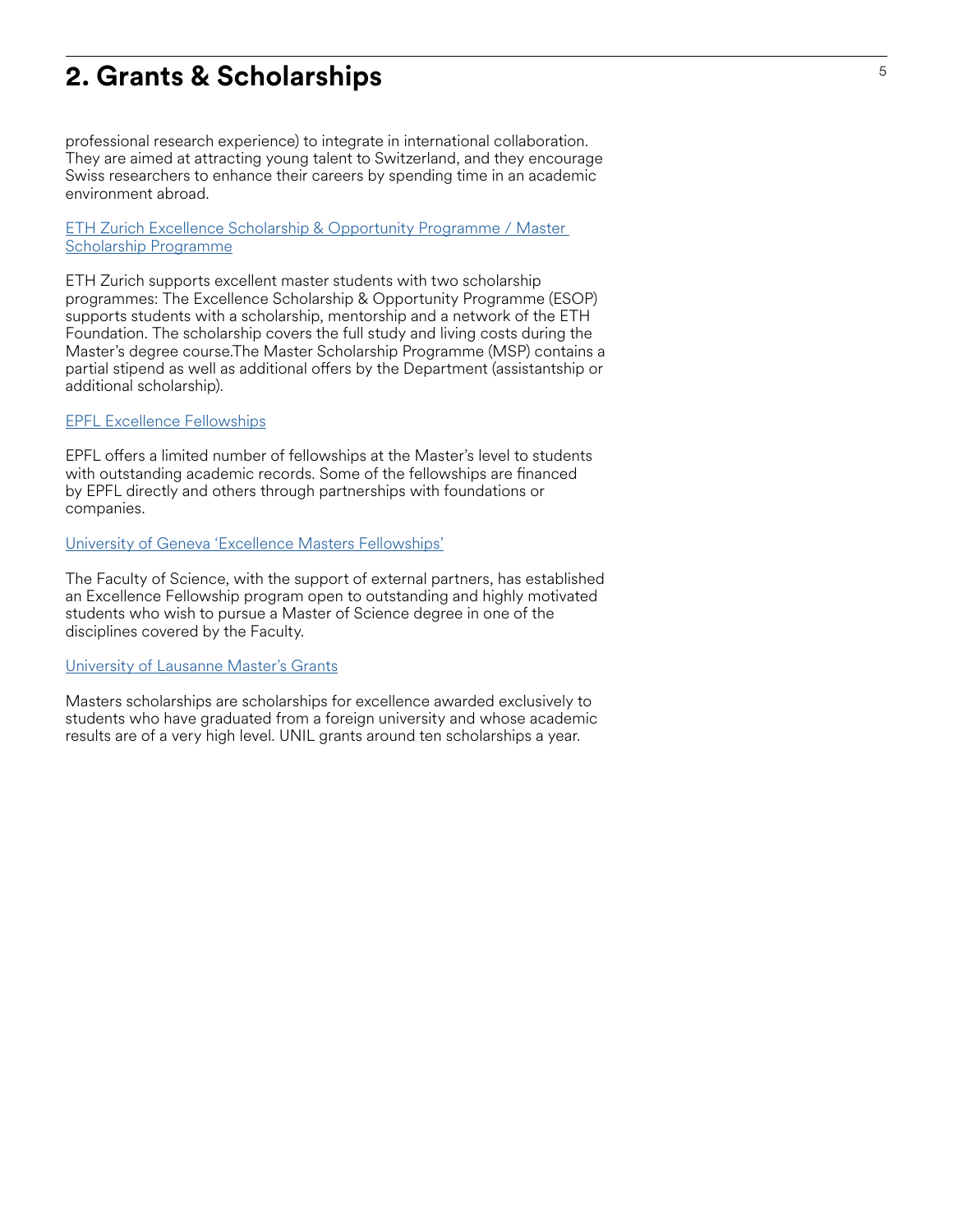## <sup>6</sup> **3. Continuing Education Programs**

Swiss Federal Institutes, Universities and University of Applied Sciences offer a wide range of continuing education courses to people who have a university degree and professional experience. The continuing education programs offered at universities range from one-day courses to comprehensive degrees / diplomas.

#### [University of Geneva](https://www.unige.ch/formcont/en/programmes/types/programmes-in-english/)

The degree programmes are first and foremost aimed at individuals holding at least an undergraduate degree and who have relevant professional experience.

#### [University of Zurich](https://www.weiterbildung.uzh.ch/en/englishcourses.html)

The continuing education curriculum of the University of Zurich consists of degree programs and short courses.

#### [ETH Zurich](https://sce.ethz.ch/en/programmes-and-courses.html)

ETH Zurich's continuing education programmes are intended for academically trained specialists and managers who work for private and public enterprises in research, teaching or consulting.

#### [EPFL & University of Lausanne](https://www.formation-continue-unil-epfl.ch/en/)

Formation Continue UNIL-EPFL is a foundation that groups together the continuing education activities of the [University of Lausanne \(UNIL\)](https://www.unil.ch/index.html) and the [Ecole Polytechnique Fédérale de Lausanne \(EPFL\).](https://www.epfl.ch/en/)

Based on leading-edge research and long-standing experience in the field of university continuing education, these two **Hautes Ecoles Universitaires** collaborate to offer programmes of a very high level to professionals.

- Management, Economics and Law
- Public Administration
- Health and Social Care
- Science & Technology
- Human Sciences

[Interdisciplinary Centre for Sports Research, University of Lausanne](https://www.unil.ch/centre-sport/en/home/menuinst/formations-continues.html)

Continuing education courses given by members of the Centre for Sport Studies. Diplomas are awarded by the University of Lausanne. Centre offers courses on

- Health
- Sports Psychology
- Sports management

#### [University of Basel](https://www.unibas.ch/en/Continuing-Education.html)

The University of Basel offers a range of programs for continuing education that combine academic learning with professional experience in the best way possible.

#### [University of St. Gallen](https://www.es.unisg.ch/en)

The University of St.Gallen offers over 100 courses: from short seminars, conferences, Certificate (CAS) and Diploma Programmes (DAS) to MBA and Executive MBA degrees.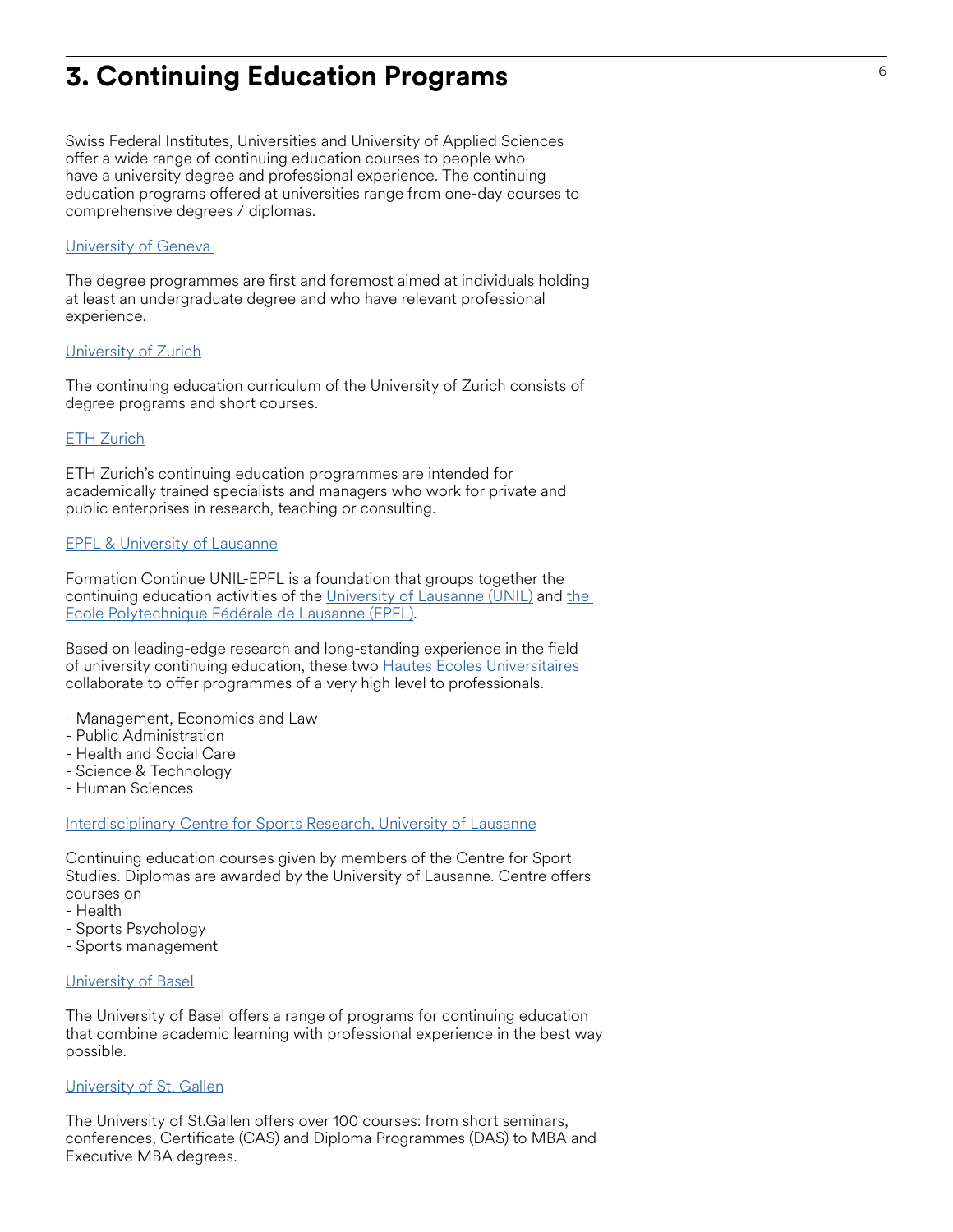## <sup>7</sup> **3. Continuing Education Programs**

#### [University of Lugano](https://www.usi.ch/en/education/lifelong-learning)

Given the fast and ongoing changes in our society, it has become crucial to learn new notions, skills and abilities and acquire new personal experiences throughout our lives. That is why USI embraces "Lifelong Learning", and offers a series of courses to develop knowledge and skills that are fundamental for professional growth and beyond.

[World Trade Institute, University of Bern](https://www.wti.org/education/other/cas-das-programmes/)

Those interested in the programmes, but unable to commit for an entire year, can earn a certificate of attendance, Certificate of Advanced Studies (CAS) or a Diploma of Advanced Studies (DAS) at the World Trade Institute, University of Bern.

[Zurich University of Applied Sciences \(ZHAW\)](https://www.zhaw.ch/en/continuing-education/)

ZHAW offers practice-oriented and scientifically based continuing education courses, from short courses to comprehensive professional Master's programmes, with a focus on reflection and practical application. The courses are suitable for university graduates with several years of professional experience or for those with proven specialist expertise in their field.

[University of Applied Sciences and Arts Northwestern Switzerland \(FHNW\)](https://www.fhnw.ch/en/continuing-education)

FHNW's extensive range of continuing education courses offers a wide range [o](https://www.hes-so.ch/en/continuing-education-165.html)f short term courses.

[University of Applied Sciences and Arts Western Switzerland \(HES-SO\)](https://www.hes-so.ch/en/continuing-education-165.html)

Continuing education at the HES-SO offers a wide range of study courses leading to MAS (Master of Advanced Studies), EMBA, DAS or CAS qualifications.

[University of Applied Sciences and Arts Southern Switzerland \(SUPSI\)](https://www.supsi.ch/fc/offerta-formativa/advanced-studies.html)

SUPSI's continuing education program offers courses from 15 disciplines including courses on management, leadership, machine learning among others